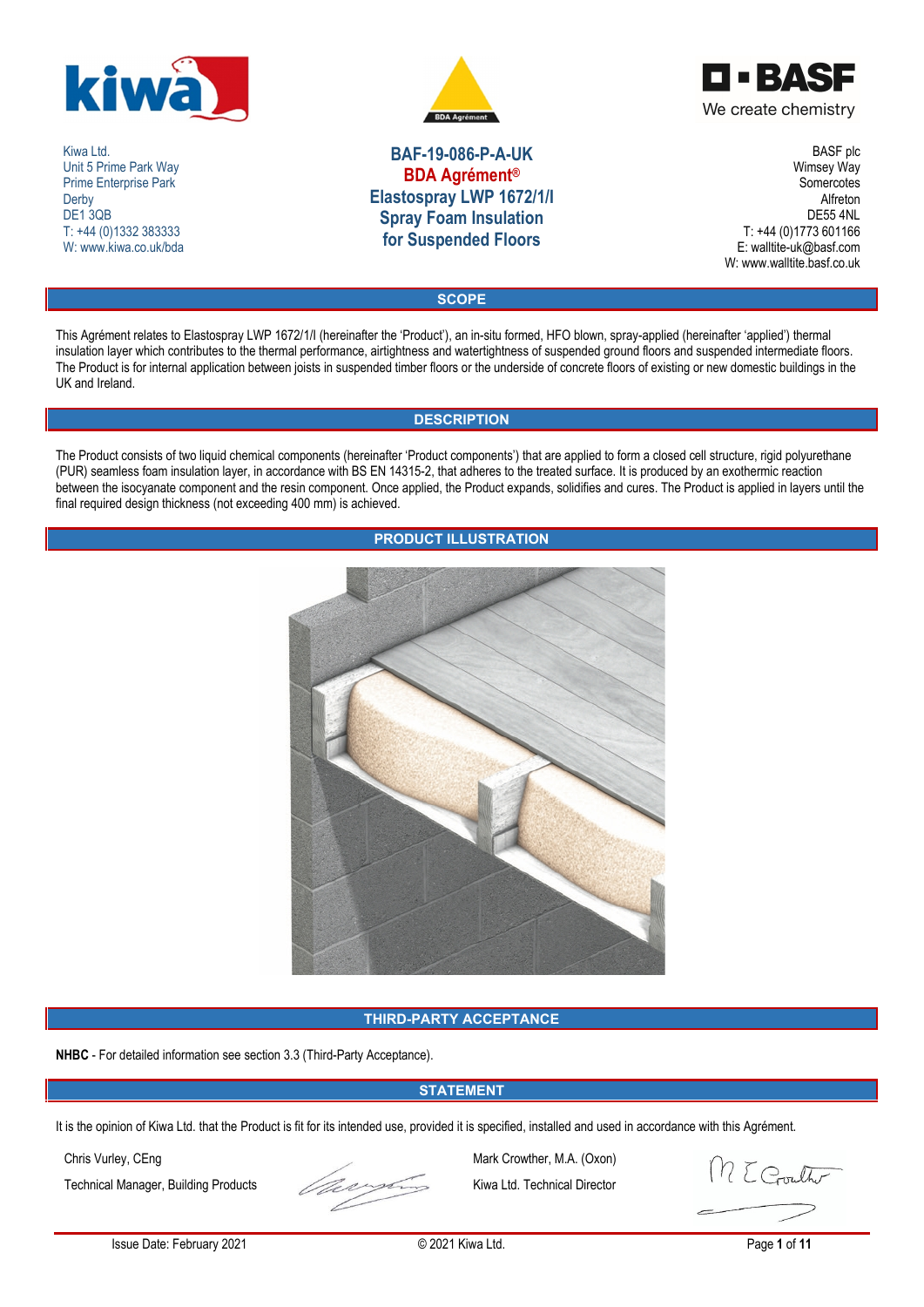## **SUMMARY OF AGRÉMENT**

This document provides independent information to specifiers, building control personnel, contractors, installers and other construction industry professionals considering the fitness for the intended use of the Product. This Agrément covers the following:

- Conditions of use;
- Initial Factory Production Control, Quality Management System and the Annual Verification procedure;
- Points of attention for the Specifier and examples of details;
- Installation;
- Independently assessed Product characteristics and other information;
- Compliance with national Building Regulations, other regulatory requirements and Third-Party Acceptance;
- Sources, including codes of practice, test and calculation reports.

## **MAJOR POINTS OF ASSESSMENT**

**Thermal performance** - the Product improves the thermal insulation of a suspended floor and has a declared aged thermal conductivity  $(\lambda_D)$  of 0.025 - 0.027 W/mK\* depending on application thickness (see section 2.1.10).

**Moisture control** - the Product (see section 2.1.11):

- has a high-volume closed cell percentage;
- has adequate water vapour transmission resistance;
- can contribute to limiting the risk of interstitial and surface condensation;
- has adequate resistance to water penetration.

**Fire performance** - the Product is classified as European Classification E\* (combustible), in accordance with BS EN 13501-1 (see section 2.1.12).

**Durability** - the Product will have a service life equivalent to that of the suspended floor structure in which it is incorporated (see section 2.1.8).

**CE marking** - the Agrément holder has taken responsibility for CE marking the Product in accordance with all relevant harmonised European Product Standards. An asterisk (\*) appearing in this Agrément indicates that data shown is given in the Product manufacturer's Declaration of Performance (DoP).

## **CONTENTS**

#### **Chapter 1 - General considerations**

- 1.1 Conditions of use
- 1.2 Initial Factory Production Control (FPC)
- 1.3 Quality Management System (QMS)
- 1.4 Annual verification procedure continuous surveillance

### **Chapter 2 - Technical assessment**

- 2.1 Points of attention to the Specifier
- 2.2 Examples of details
- 2.3 Installation
- 2.4 Independently assessed Product characteristics
- 2.5 Ancillary items

### **Chapter 3 - CDM, national Building Regulations and Third-Party Acceptance**

- 3.1 The Construction (Design and Management) Regulations 2015 and The Construction (Design and Management) Regulations (Northern Ireland) 2016 3.2 - National Building Regulations
- 3.3 Third-Party Acceptance
- **Chapter 4 - Sources**

**Chapter 5 - Amendment history**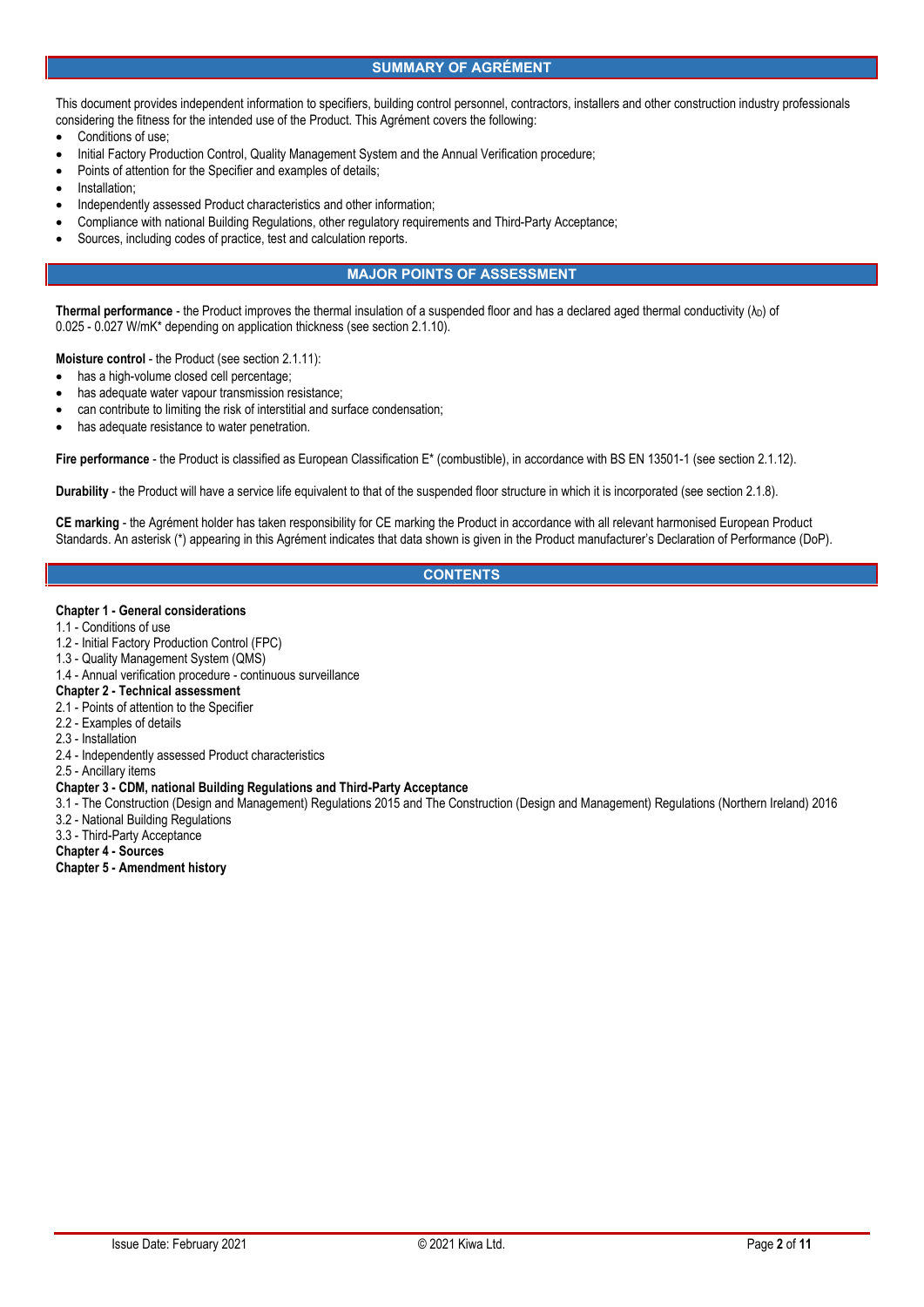### **1.1 - CONDITIONS OF USE**

### **1.1.1 Design considerations**

See section 2.1.

#### **1.1.2 Application**

The assessment of the Product relates to its use in accordance with this Agrément and the Agrément holder's requirements.

#### **1.1.3 Assessment**

Kiwa Ltd. has assessed the Product in combination with its relevant DoPs, test reports, technical literature and factory and site visits. Also, the NHBC Standards have been taken into consideration. Factory Production Control has been assessed.

#### **1.1.4 Installation supervision**

The quality of installation and workmanship must be controlled by a competent person who shall be an employee of the installation company.

The Product shall be installed strictly in accordance with this Agrément and with the Agrément holder's requirements.

#### **1.1.5 Geographical scope**

The validity of this document is limited to England, Wales, Scotland, Northern Ireland and Ireland, with due regard to chapter 3 of this Agrément (CDM, national Building Regulations and Third-Party Acceptance).

#### **1.1.6 Validity**

The purpose of this BDA Agrément® is to provide for well-founded confidence to apply the Product within the Scope described. The validity of this Agrément is three years after the issue date, and as published on www.kiwa.co.uk/bda. After this, the validity of the Agrément can be extended every three years after a positive review.

## **1.2 - INITIAL FACTORY PRODUCTION CONTROL (FPC)**

- Kiwa Ltd. has determined that the Agrément holder has fulfilled all provisions of the specifications described in this Agrément in respect of the Product.
- The initial FPC audit demonstrated that the Agrément holder has a satisfactory Quality Management System (QMS) and is committed to continuously improving their FPC operations.
- A detailed Production Quality Specification (PQS) has been compiled to ensure traceability and compliance under the terms of this Agrément.

# **1.3 - QUALITY MANAGEMENT SYSTEM (QMS)**

- The Agrément holder:
	- o has an effective and well maintained QMS in operation which covers the necessary clauses required for BDA Agrément®.<br>○ is committed to continually improving their FPC. QMS and associated procedures.
	-
- is committed to continually improving their FPC, QMS and associated procedures.<br>Document control and production line procedures were deemed satisfactory, with sufficient evidence provided in support of BDA Agrément® req

# **1.4 - ANNUAL VERIFICATION PROCEDURE - CONTINUOUS SURVEILLANCE**

To demonstrate that the FPC is in conformity with the requirements of the technical specification described in this Agrément, the continuous surveillance, assessment and approval of the FPC will be done at a frequency of not less than once per year by Kiwa Ltd.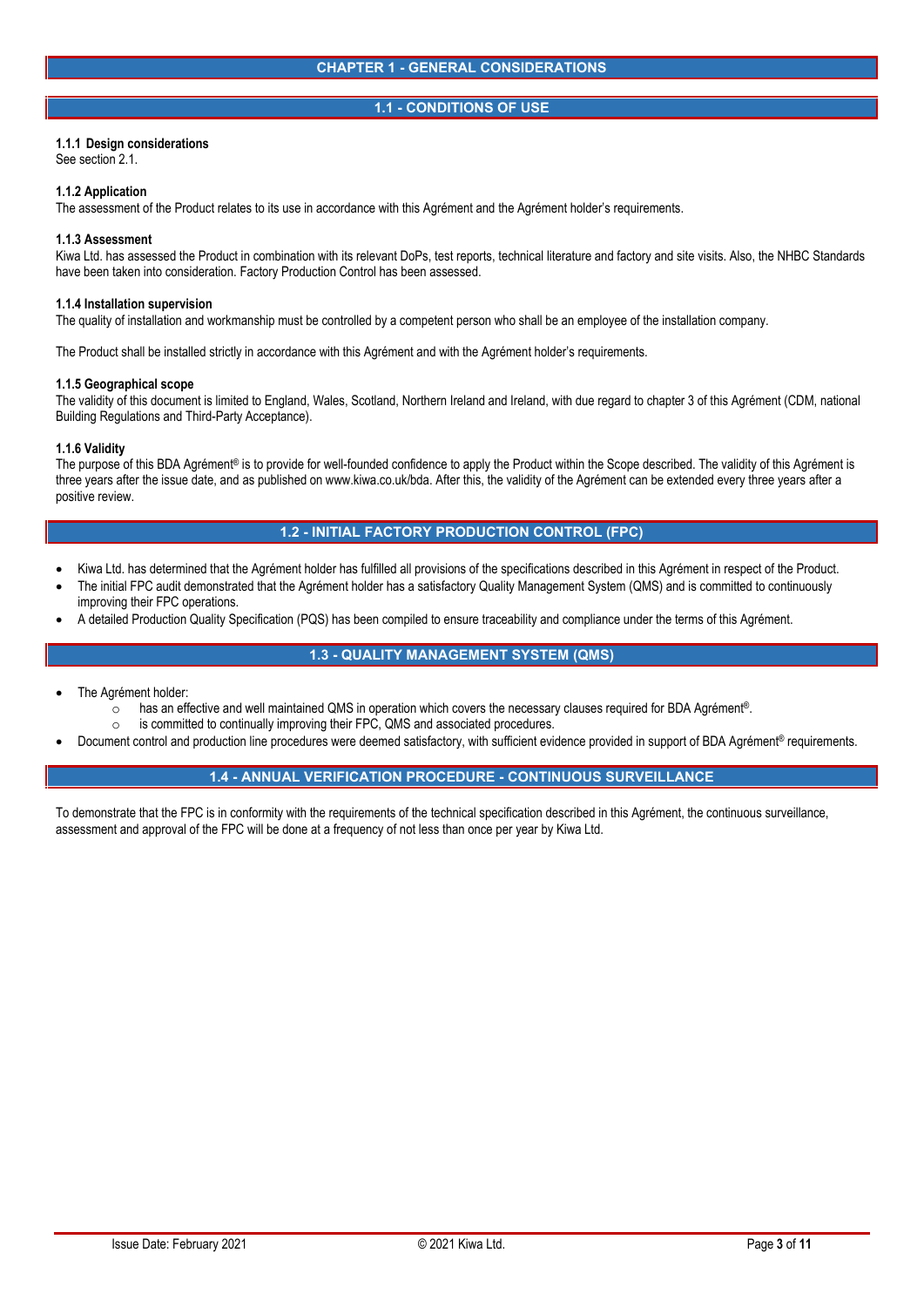# **2.1 - POINTS OF ATTENTION TO THE SPECIFIER**

#### **2.1.1 Design responsibility**

The Agrément holder reviews all designs submitted and offers design advice and guidance to ensure a compliant final project specific design.

#### **2.1.2 Applied building physics (heat, air, moisture)**

The physical behaviour of the suspended floors incorporating the Product shall be verified as suitable by a competent specialist, who can be either a qualified employee of the Agrément holder or a qualified consultant. The Specialist will check the physical behaviour of the suspended floor design and if necessary can offer advice in respect of improvements to achieve the final specification. It is recommended that the Specialist co-operates closely with the Agrément holder.

#### **2.1.3 General design considerations**

Suspended ground floors shall:

- be insulated to minimise thermal transmission through the floor. Extend cavity wall insulation below floor level and provide perimeter insulation to floors;
- resist the passage of moisture into the building by incorporating damp-proofing and ventilation.

Suspended floors incorporating the Product can adequately limit the risk of interstitial and surface condensation when designed in accordance with BS 5250 Annex F and BRE Report 262. Room spaces should be ventilated in accordance with BS 5250 Annex K. Care should be taken to provide adequate trickle ventilation, particularly in rooms expected to experience high humidity, and to ensure the integrity of any vapour control layer (hereinafter 'VCL') (where installed) and plasterboard lining against vapour ingress.

Cavity barriers shall be provided at edges, around openings, at junctions and in extensive cavities with fire-resisting elements in accordance with the relevant provisions of the national Building Regulations.

Underfloor ventilation should be provided by ventilators on at least two opposite external walls, with air bricks properly ducted. Where this is not possible, suitable cross ventilation should be provided by a combination of openings and air ducts.

For suspended timber floors, the void space beneath the lowest point of the floor construction shall be at least 150 mm high, with provision for adequate through-ventilation in the form of ventilation openings provided in two opposing external walls. The ventilation opening shall not be less than 1500 mm<sup>2</sup> per metre run of external wall or 500 mm<sup>2</sup> per square metre of floor area, whichever is greater. Where pipes are used to carry ventilating air, these shall be at least 100 mm in diameter.

Ventilation openings should be arranged to prevent the ingress of rain, snow, birds and small animals, and the risk of blockage by other building operations.

Care is needed for design detailing of joints at flue pipe openings and should be in accordance with BS 6093.

The Product shall not be applied over junctions with external walls required to provide a minimum period of fire resistance. Care shall be taken to ensure continuity of fire resistance at junctions with fire-resisting elements, in accordance with the national Building Regulations.

In habitable room spaces, the Product must be contained by floorboards and a suitable ceiling lining board fixed to joists or battens and with all joints taped, sealed and supported by joists, noggins or battens to give a 30-minute fire rating.

The Product shall be separated by 200 mm from any heat-emitting devices and any potential source of ignition, where the temperature is in excess of 70 °C.

Do not apply the Product over electrical cables, recessed lighting, existing vents or ventilation gaps. Consider re-routing, re-laying in conduit or trunking, or derating electrical cables. Replace existing recessed lighting with ventilated fittings which incorporate a protective fire hood (see section 2.3.4).

The Product is a closed cell foam which is inert once cured and is therefore chemically inactive. The Product will not react with metals typically used in construction elements.

The Product must not be applied to a VCL.

#### **Retrofit design considerations**

Existing suspended floors must be in a good state of repair with no evidence of damp. Any necessary repairs shall be carried out prior to installation.

#### **New build design considerations**

New suspended floors should be designed and constructed in accordance with the national Building Regulations to prevent moisture ingress and air infiltration.

### **2.1.4 Project specific design considerations**

Prior to the application of the Product, an inspection must be carried out. The primary requirement of the pre-installation survey is to determine the following:

- the condition of the floor structure;
- that there is no existing damp, staining or condensation on the faces of the suspended floor;
- the type, suitability and condition of floor timbers, concrete substrates and any openings;
- the type and condition of floorboards or breather membrane present;
- floor void, room space and underfloor ventilation requirements;
- areas not to be treated.

#### **2.1.5 Permitted applications**

Only applications designed according to the specifications as given in this Agrément are allowed under this Agrément, in each case the Specifier will have to co operate closely with the Agrément holder.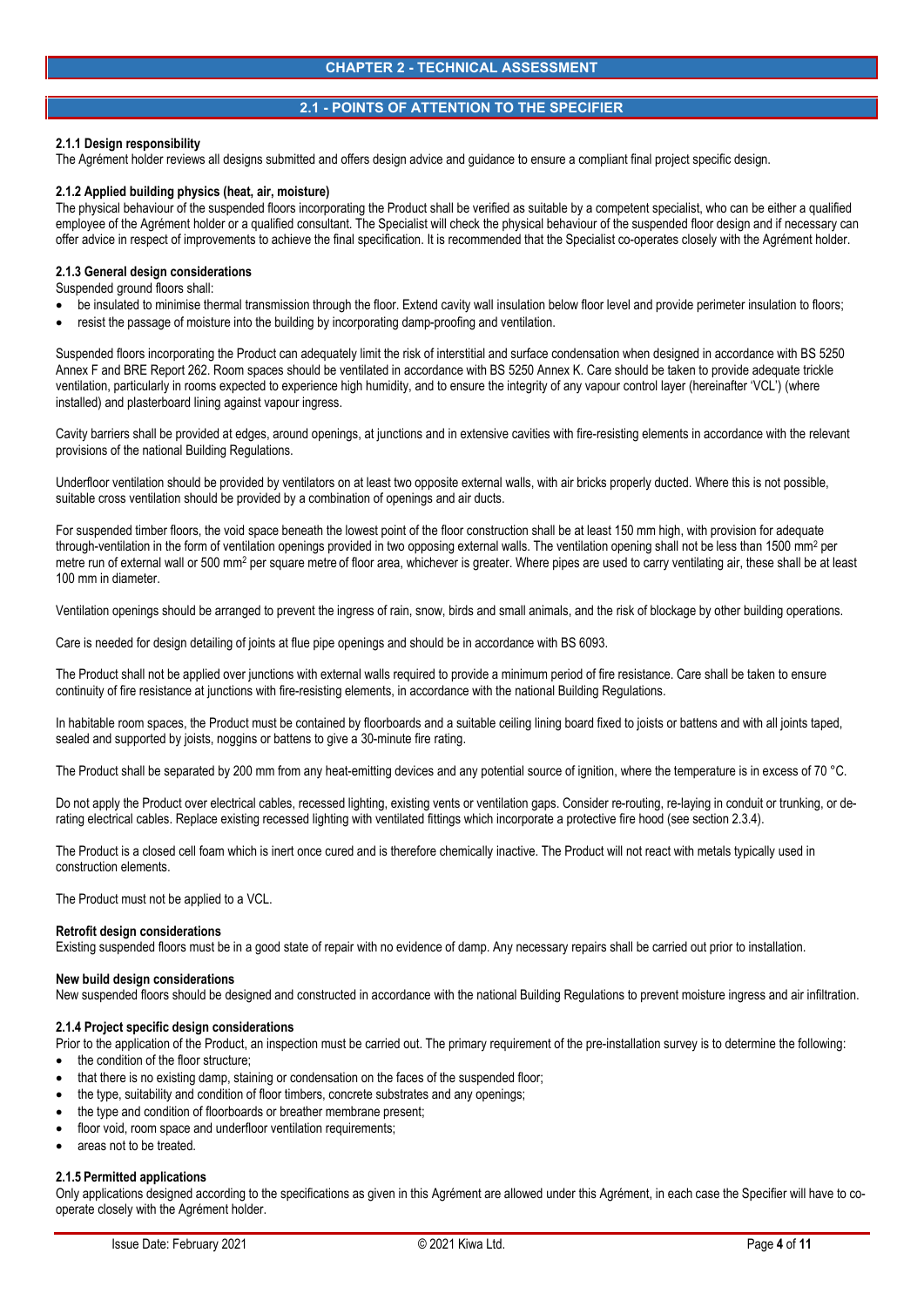## **2.1.6 Installer competence level**

The Product shall be installed strictly in accordance with the instructions of the Agrément holder and the requirements of this Agrément.

Installation shall be by employees trained and approved by the Agrément holder under the BASF Foam Masters Scheme.

### **2.1.7 Delivery, storage and site handling**

The Product components are delivered to site in suitable containers, that bear the Product component name, the Agrément holder's name and the BDA Agrément® logo incorporating the number of this Agrément.

Store the Product components in accordance with the Agrément holder's requirements. Particular care must be taken to:

- avoid exposure to direct sunlight for extended periods of time;
- avoid exposure to high or low temperatures for extended periods of time;
- store in a well-ventilated covered area to protect from rain, frost and humidity;
- store away from possible ignition sources.

#### The Product components:

- are sensitive to humidity and shall be stored in sealed drums or hermetically sealed tanks to protect from moisture;
- shall be stored between 10 ºC and 25 ºC.

The isocyanate component is classified as 'harmful' under The Chemicals (Hazard Information and Packaging for Supply) Regulations 2009 (CHIP 4); drums containing the isocyanate component bear the appropriate hazard warning signs. Ventilate and vacate the installed space for 24 hours subsequent to installation to prevent the inhalation of isocyanate vapour. When cured, the Product is non-hazardous.

### **2.1.8 Durability**

The Product will have a service life durability equivalent to that of the structure into which it is incorporated.

The Product is inert once cured and is therefore chemically inactive. The Product does not encourage corrosion on metals. No corrosive substances are released from the cured Product.

#### **2.1.9 Maintenance and repair**

Once installed, the Product does not require regular maintenance provided the floor boarding, floor finish and ceiling lining are maintained. Damaged or poorly applied Product shall be removed from the affected area using a handsaw. New Product should then be applied. For advice in respect of repair, consult the Agrément holder.

#### **Performance factors in relation to the Major Points of Assessment**

### **2.1.10 Thermal performance**

#### **Thermal conductivity**

The Product offers high thermal resistance relative to its installed thickness, in accordance with BS EN 12667.

For the purpose of thermal transmittance (hereinafter 'U-value') calculations and to determine if the requirements of the national Building Regulations are met, the thermal resistance and U-value of suspended floors incorporating the Product should be calculated according to BS EN ISO 10211 (taking into consideration BS EN ISO 6946, BS EN ISO 10456 and BRE Report 443), using the Product's declared thermal conductivity  $(\lambda_D)$ . Design and declared thermal values can be found in BS EN ISO 10456.

The Product can be used to upgrade properties that already have insulation in place to meet current U-value requirements.

The maximum thickness of the Product should not exceed 400 mm. For improved thermal/carbon emissions performance, increased insulation thickness may be required.

Account should be taken of standardised junction details in the Government Accredited Construction Details for Part L, England and Wales, Accredited Construction Details for Scotland, and energy efficiency measures in PAS 2030 and PAS 2035.

The requirement for limiting heat loss through the building fabric, including the effect of thermal bridging, can be satisfied if the U-value of a suspended floor incorporating an appropriate thickness of the Product does not exceed the maximum U-value requirement in the national Building Regulations.

#### **Thermal bridging at junctions and around openings**

Care shall be taken in the overall design and construction at junctions with other elements and openings to minimise air infiltration and thermal bridging.

Guidance on linear thermal transmittance, heat flows and surface temperature factors can be found in the documents supporting the national Building Regulations and BS EN ISO 10211, BRE Information Paper 1/06, BRE Report 262, BRE Report 497 and PAS 2030.

The applied Product forms a solid, seamless, airtight insulating foam layer without joints or gaps, reducing thermal bridges.

### **2.1.11 Moisture control**

#### **Cell structure**

The Product has a high-volume closed cell percentage (90 %), in accordance with BS EN ISO 4590.

#### **Water vapour transmission resistance**

The Product has a low level of water vapour permeability (high water vapour resistance), in accordance with BS EN 12086 Method A.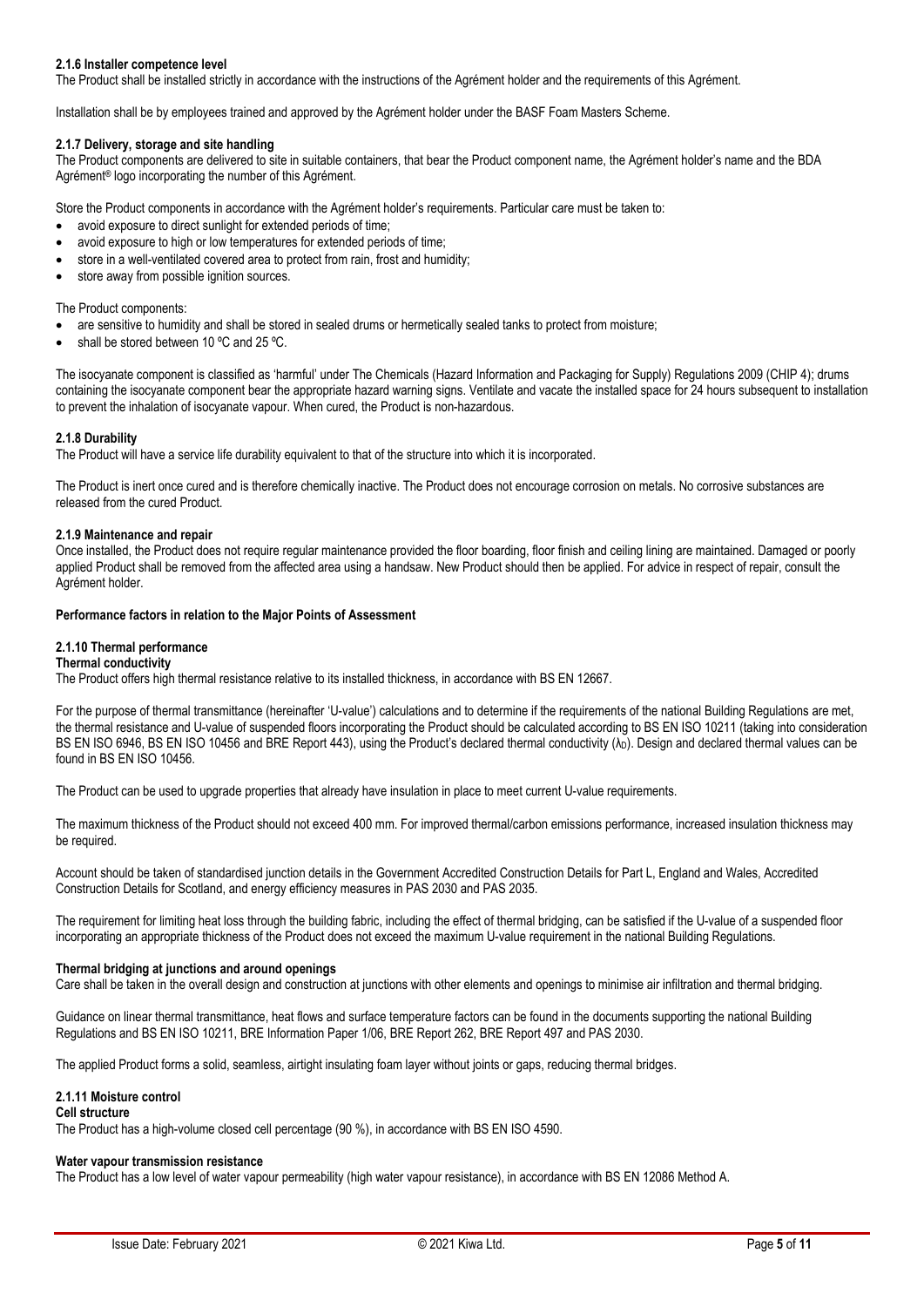# **Condensation risk**

Suspended floors incorporating the Product can adequately limit the risk of interstitial and surface condensation when designed in accordance with BS 5250 Annex F and BRE Report 262. Room spaces should be ventilated in accordance with BS 5250 Annex K. Care should be taken to provide adequate trickle ventilation, particularly in rooms expected to experience high humidity, and to ensure the integrity of any VCL (where installed) and plasterboard lining against vapour ingress.

A Condensation Risk Analysis can be carried out by the Agrément holder on a project-specific basis, in accordance with BS 5250 Annex D, BS EN ISO 13788 and BS EN 13370.

### **Water permeability**

The closed cell structure means the Product is water-resistant and has adequate watertightness, in accordance with BS EN 1928 and EOTA TR 003, to prevent water infiltration into a building.

#### **2.1.12 Fire performance**

The Product is classified as European Classification E\* (combustible), in accordance with BS EN 13501-1.

The Product must be:

- protected from naked flames and other ignition sources during and after application;
- suitably separated from any potential source of ignition.

The exposed Product has the potential to contribute to the development stages of a fire.

Suspended floors must incorporate cavity barriers at edges, around openings, at junctions and in extensive cavities with fire-resisting elements, in accordance with the relevant provisions of the national Building Regulations.

The Product shall be separated by 200 mm from any heat-emitting devices and any potential source of ignition, where the temperature is in excess of 70 °C.

In habitable room spaces, the Product must be contained by floorboards and a suitable ceiling lining board fixed to joists or battens and with all joints taped, sealed and supported by joists, noggins or battens to give a 30-minute fire rating.

#### **Proximity of flues and appliances**

The installed Product shall be separated or shielded from any heat-emitting devices, recessed lighting, flue pipes or chimneys passing through a suspended floor and any potential source of ignition where the temperature is in excess of 70  $^{\circ}$ C, by non-combustible insulation, in accordance with the provisions of the national Building Regulations.

## **2.2 - EXAMPLES OF DETAILS**

### **Diagram 1** - Internal soffit insulation **Diagram 2** - Insulation below suspended timber ground floor





 $1.$  All  $\mu$ 

# **2.3 - INSTALLATION**

# **2.3.1 Installer competence level**

See section 2.1.6.

#### **2.3.2 Delivery, storage and site handling** See section 2.1.7.

### **2.3.3 General**

Installation of the Product shall be carried out in accordance with BS 8000-0 and BS EN 14315-2.

During application, prohibit contact with naked flames and sources of ignition.

Do not weld or cut metal which is in contact with the Product. If it is necessary to weld metal elements, this shall be done before applying the Product.

Application of the Product may produce a build-up of harmful vapours. Installers must wear personal protection equipment (PPE) when working with the Product including nitrile gloves, disposable overalls and full-face mask (with A2P3 filters) air-fed from NIOSH-approved pumping equipment.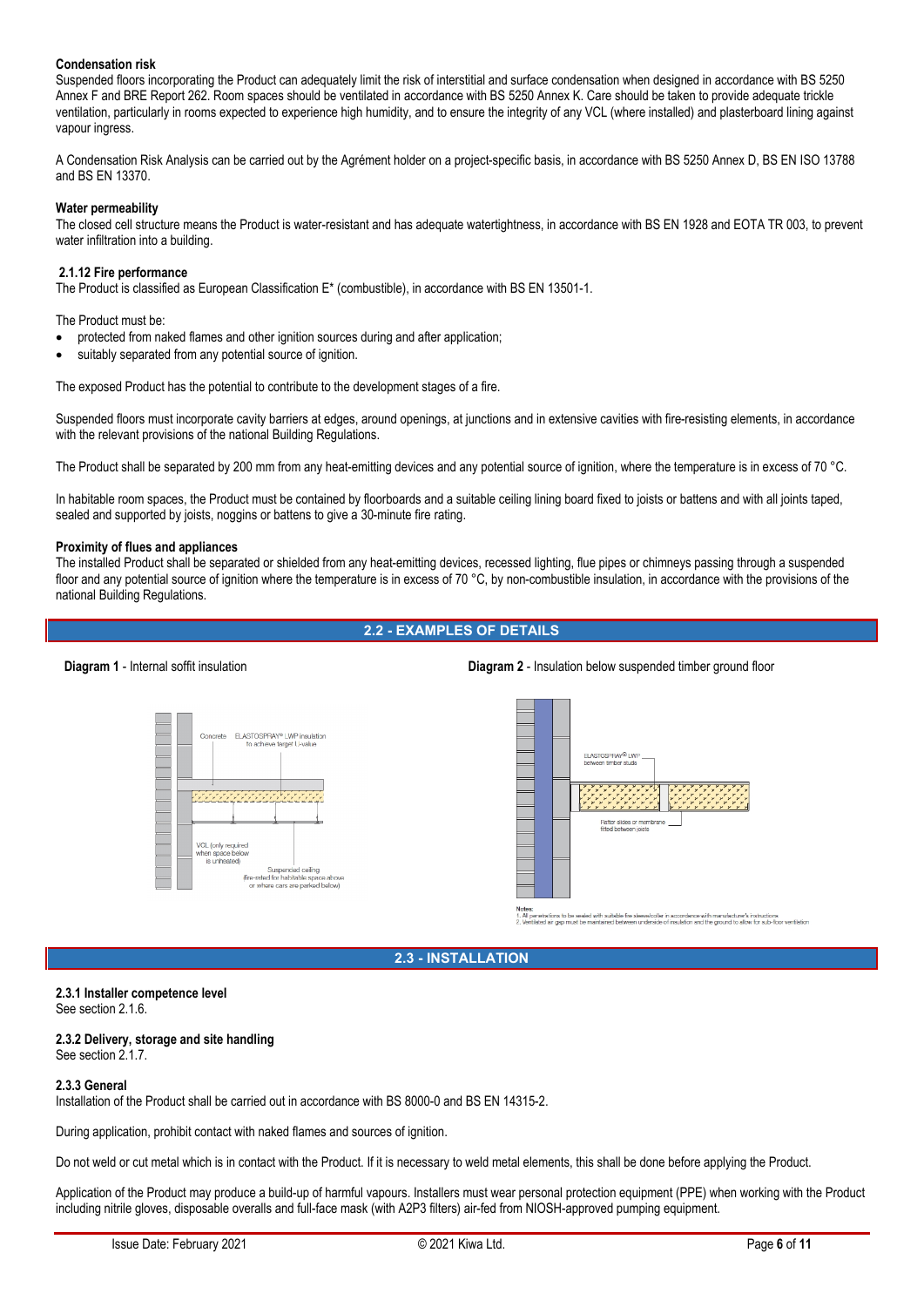Some vapours given off by Product components are heavier than air and will naturally move to lower parts of the building compartment. These areas should be suitably ventilated. In certain conditions (e.g. application in a confined space) the use of extractor fans is recommended. Ensure proper ventilation in the work area.

The moisture content of the surfaces of porous materials should not exceed 20 % before application commences. Non-porous surfaces must be dry and free from condensation.

The ambient air/substrate temperature shall be between 5 °C and 30 °C. An infrared or contact thermometer can be used for checking surface temperature.

The relative humidity of the air in the workplace must be less than 85 % to minimise the risk of surface condensation. Care should be taken to ensure that ingress of moisture vapour from the rest of the dwelling space is restricted.

The spraying machine must be specially designed to mix and apply the Product via a spray gun. The Product is applied with volumetric displacement pumps with fixed mixing ratio 100:100 by volume. The ratio will be controlled prior to each application by measuring the flow rates of the two Product components before they pass through the mixer in the spraying machine. The value must not differ from 5 % by mass to the indicated value.

The Product components must not be used when their temperature is below 10 °C. Optimum temperatures for processing the Product components shall be between 18 °C and 22 °C.

The spraying machine shall have a temperature controller in the pre-heaters and in the hoses. The working temperature shall be set between 40 ºC and 55 ºC depending on the ambient temperature conditions.

Due to the short reaction time, application can be performed without resulting in sagging. The Product hardens quickly, although it will not be completely cured until approximately 24 hours have passed.

Care should be taken to minimise the degree of overspray generated whilst applying.

The total applied Product thickness will depend on the required U-value.

Self-verification quality control checks provided for in BS EN 14315-2 shall be carried out by the installer in respect of core density, appearance and thickness.

## **2.3.4 Preparation**

The following works shall be undertaken before the installation of the Product:

- the substrates must be clean, dry and free from dirt, dust, grease, oils and loose particles/torching;
- a small adhesion test should be made to the substrate to guarantee good bonding, especially on metal surfaces. This will determine if a primer is required for maximum adhesion;
- any necessary repairs to suspended floors, such as replacing damp or broken/rotten timbers, or floorboards must be made prior to application;
- any timber treatment carried out;
- cover front faces of surfaces not to be treated e.g. exposed joists;
- cover services, e.g. electrical cables, and pipes.

# **2.3.5 Outline procedure**

### **Initial set-up**

- 1. set the appropriate temperature and pressure parameters to guarantee the mixing quality of the Product and select a suitable application nozzle;
- 2. carry out quality control tests to check for a round application pattern, sticky patches, light or dark patches/streaks, no voids, consistent colour, appearance and reaction profile - cream time, gel time, tack-free time and free rise density, using test methods in accordance with BS EN 14315-1 Annex E;
- 3. interlaminar adhesion shall be checked on a two-layer application sample;
- 4. check the density of the Product is in accordance with Agrément holder's recommendations.

The key sequence for installation is:

- 1. apply the Product in sections, starting at the external wall and working across towards the opposite wall, in a horizontal direction from right to left and from left to right, continuously onto a surface in a flash coat/primer using a quick pass;
- 2. once this layer is cured (dry to the touch), a second layer (20-25 mm thick) is applied to give a maximum total thickness of 25 mm;
- 3. when the previous layer has cured (dry to the touch), apply additional layers of maximum thickness of 40 mm;
- 4. additional layers should be applied within 10 minutes of the previous layer to achieve the design thickness (not exceeding 400 mm);
- 5. once cured and cold, the Product can be trimmed flat using a handsaw if required.

The Product can be applied from above the floor joists onto a breather membrane or plywood substrate, or where access permits, from below the floor onto the underside of the floor boards. The Product can also be applied between timber battens fixed to a solid floor.

# **2.3.6 Finishing**

The following finishing is required on completion of the installation:

- the Product shall be cured and cold prior to undertaking any finishing work;
- in habitable rooms, the Product shall be covered by floorboards and a plasterboard lining, with all joints taped, sealed and supported by studs, noggins or battens;
- in non-habitable room spaces where the Product is left exposed, prominent 'fire warning' labels shall be placed in treated areas;
- floor decking suitable for the intended use shall be of adequate strength and moisture resistance, correctly installed and protected against damage, if required.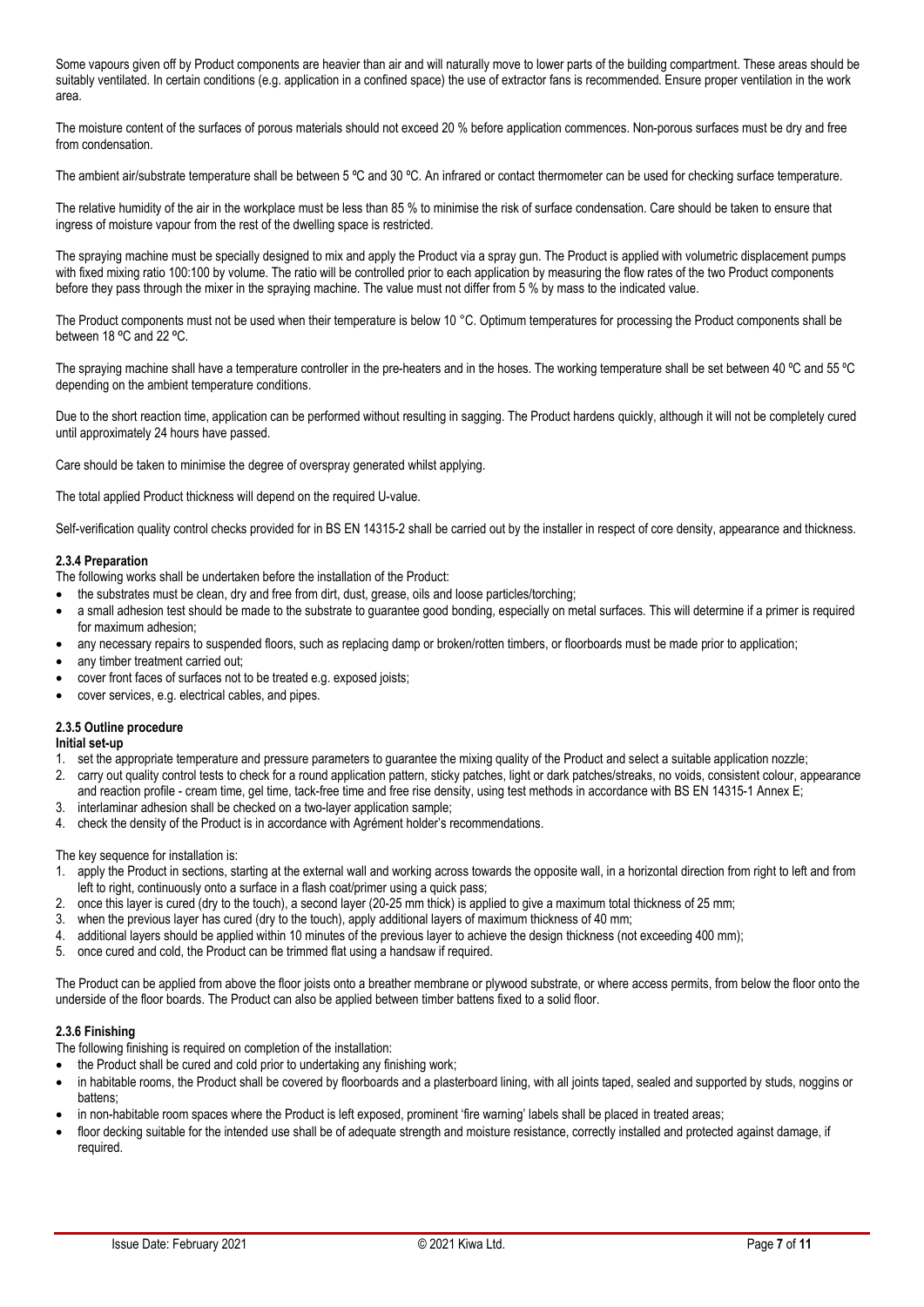# **2.4 - INDEPENDENTLY ASSESSED PRODUCT CHARACTERISTICS**

### **2.4.1 Thermal performance**

| Test                                                                                                        | Result                                                               |  |
|-------------------------------------------------------------------------------------------------------------|----------------------------------------------------------------------|--|
|                                                                                                             | $0.027$ W/mK for < 80 mm thickness                                   |  |
| Declared aged thermal conductivity $(\lambda_D)$ , in accordance with BS EN 14315-1 Annex C and BS EN 12667 | 0.026 W/mK for 80 $<$ 120 mm thickness                               |  |
|                                                                                                             | $0.025$ W/mK for $> 120$ mm thickness <sup><math>\hat{}</math></sup> |  |

^ the maximum thickness of the Product must not exceed 400 mm

# **2.4.2 Moisture control**

| <b>Test</b>                  |                                                                                                                            | Result                                                                          |
|------------------------------|----------------------------------------------------------------------------------------------------------------------------|---------------------------------------------------------------------------------|
| Cell structure               | Open and closed cell volume %, in accordance with BS EN 14315-1 and<br><b>BS EN ISO 4590</b>                               | mean 90 % closed cell content, Class CCC4                                       |
| Water vapour<br>transmission | Water vapour transmission diffusion resistance factor $\mu$ , in accordance with<br>BS EN 14315-1 and BS EN 12086 Method A | mean 74 for 50 mm thickness                                                     |
|                              | Water vapour resistivity, in accordance with BS EN 12086                                                                   | mean 325 MNs/gm                                                                 |
|                              | Water vapour permeability, in accordance with BS EN 12086                                                                  | mean 0.7519 mg/(mhPa)                                                           |
| Water permeability           | Long-term water absorption by total immersion test, in accordance with<br>BS EN 12087 Method 2B                            | $< 2 \%$                                                                        |
|                              | Long-term water absorption by partial immersion, in accordance with<br>BS EN 12087 Method 1B                               | $< 0.20$ kg/m <sup>2</sup>                                                      |
|                              | Short-term water absorption by 24 hour partial immersion, in accordance with<br>BS EN 14315-1 and BS EN 1609 Method B      | $< 0.10$ kg/m <sup>2</sup> (mean 0.07 kg/m <sup>2</sup> for 50 mm<br>thickness) |
|                              | Partial immersion of the foam core                                                                                         | mean $0.15$ kg/m <sup>2</sup>                                                   |
|                              | Partial immersion of the outer skin                                                                                        | mean $0.08$ kg/m <sup>2</sup>                                                   |
|                              | Permeability to water (at 60 kPa (6 m column of water) or 0.6 bar), in accordance<br>with BS EN 1928 Methods A and B       | watertight                                                                      |
|                              | Watertightness (water pressure at 60 kPa (6 m column of water) or 0.6 bar for<br>24 hours), in accordance with EOTA TR 003 | watertight                                                                      |

## **2.4.3 Fire performance**

| Test                                                                                           | Result                                       |  |
|------------------------------------------------------------------------------------------------|----------------------------------------------|--|
| Ignitibility, in accordance with BS EN 13238 and BS EN ISO 11925-2                             | flame propagation < 15 cm flame propagation  |  |
|                                                                                                | height in 20 s, no paper inflammation - pass |  |
| Continuous glowing combustion (smouldering), in accordance with to BS EN 13238 and BS EN 16733 | the Product does not show propensity for     |  |
|                                                                                                | continuous smouldering combustion - pass     |  |
| Reaction to fire performance classification, in accordance with BS EN 13501-1                  | $E^*$ (combustible)                          |  |
| Durability of reaction to fire against ageing/degradation, in accordance with BS EN 14315-1    | reaction to fire does not decrease with time |  |

The REACH Statement for the Product in respect of dangerous substances confirms no flame retardants or biocides are present.

# **2.5 - ANCILLARY ITEMS**

Ancillary items detailed in this section may be used in conjunction with the Product but fall outside the scope the Agrément, include:

- spray machinery including plural component proportioner (double-acting positive displacement piston metering pumps), transfer pumps, primary heaters and heated hose fitted with spray gun application equipment;
- Type LR breather membrane;
- VCL;
- floorboards;
- plasterboard lining.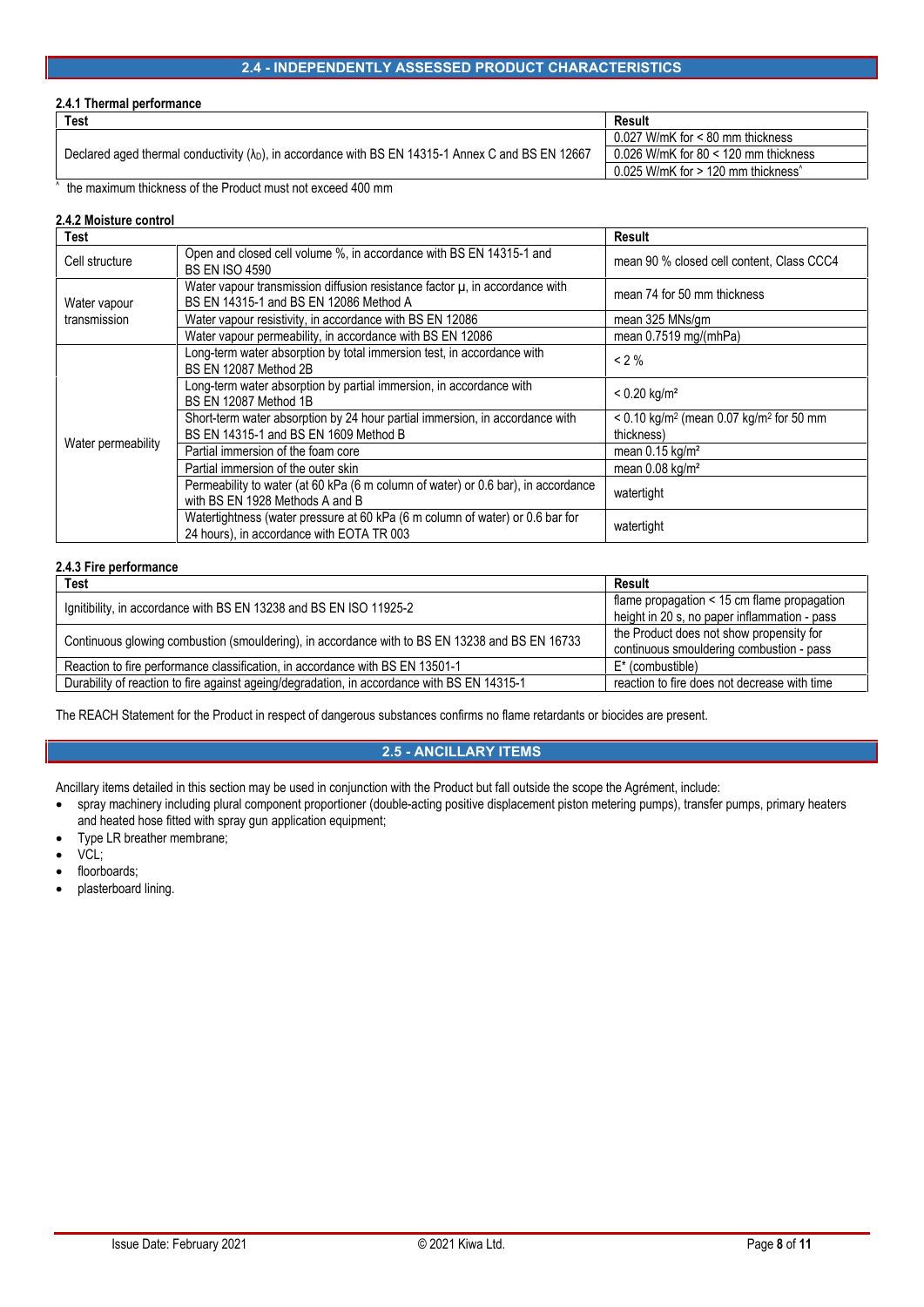# **CHAPTER 3 - CDM, NATIONAL BUILDING REGULATIONS AND THIRD-PARTY ACCEPTANCE**

**3.1 - THE CONSTRUCTION (DESIGN AND MANAGEMENT) REGULATIONS 2015 AND THE CONSTRUCTION (DESIGN AND MANAGEMENT) REGULATIONS (NORTHERN IRELAND) 2016**

Information in this Agrément may assist the client, Principal Designer/CDM co-ordinator, designer and contractors to address their obligations under these Regulations.

# **3.2 - NATIONAL BUILDING REGULATIONS**

In the opinion of Kiwa Ltd., the Product, if installed and used in accordance with Chapter 2 of this Agrément, can satisfy or contribute to satisfying the relevant requirements of the following national Building Regulations.

# **3.2.1 - ENGLAND**

# **REQUIREMENTS: THE BUILDING REGULATIONS 2010 AND SUBSEQUENT AMENDMENTS**

- C<sub>2</sub>(c) Resistance to moisture a suspended floor incorporating the Product can adequately protect a building from interstitial and surface condensation
- J4 Protection of building the Product can be separated from hot appliances and surfaces to prevent a building catching fire
- L1(a)(i) Conservation of fuel and power the Product can limit heat gains and losses through a suspended floor
- Regulation 7(1) Materials and workmanship the Product is manufactured from suitably safe and durable materials for its application and can be installed to give a satisfactory performance
- Regulation 23(1) Requirements relating to thermal elements the Product can contribute to a suspended floor complying with the requirements of L1(a)(i)
- Regulation 26 CO<sub>2</sub> emission rates for new buildings the Product can contribute to a building to not exceed its CO<sub>2</sub> emission rate
- Regulation 26A Fabric energy efficiency rates (new buildings) the Product can contribute to satisfying this Requirement

#### **3.2.2 - WALES REQUIREMENTS: THE BUILDING REGULATIONS 2010 AND SUBSEQUENT AMENDMENTS**

- C2(c) Resistance to moisture a suspended floor incorporating the Product can adequately protect a building from interstitial and surface condensation
- J4 Protection of building the Product can be separated from hot appliances and surfaces to prevent a building catching fire
- L1(a)(i) Conservation of fuel and power the Product can limit heat gains and losses through a suspended floor
- Regulation 7(1) Materials and workmanship the Product is manufactured from suitably safe and durable materials for its application and can be installed to give a satisfactory performance
- Regulation 23(1) Requirements relating to thermal elements the Product can contribute to a suspended floor complying with the requirements of L1(a)(i)
- Regulation 26 CO<sub>2</sub> emission rates for new buildings the Product can contribute to a building to not exceed its CO<sub>2</sub> emission rate
- Regulation 26A Primary energy consumption rates for new buildings the Product can contribute to satisfying this Regulation
- Regulation 26B Fabric performance values for new dwellings the Product can contribute to satisfying this Requirement

# **3.2.3 - SCOTLAND**

# **REQUIREMENTS: THE BUILDING (SCOTLAND) REGULATIONS 2004 AND SUBSEQUENT AMENDMENTS**

### **3.2.3.1 Regulation 8(1)(2) Durability, workmanship and fitness of materials**

 The Product is manufactured from acceptable materials and is adequately resistant to deterioration and wear under normal service conditions, provided it is installed in accordance with the requirements of this Agrément

## **3.2.3.2 Regulation 9 Building Standards - Construction**

- 3.15 Condensation a suspended floor incorporating the Product can protect a building from moisture caused by surface or interstitial condensation
- 3.19 Combustion appliances relationship to combustible materials the Product can be separated from fixed combustion appliances to prevent damage to a building
- 6.1(b) Carbon dioxide emissions the Product will contribute to energy conservation of a building
- 6.2 Building insulation envelope the Product will contribute to the insulation envelope to resist thermal transfer
- 7.1(a)(b) Statement of sustainability the Product can contribute to satisfying the relevant Requirements of Regulation 9, Sections 1 to 6, and therefore will contribute to a construction meeting a bronze level of sustainability as defined in this Standard; in addition, the Product can contribute to a construction meeting a higher level of sustainability as defined in this Standard

**3.2.3.3 Regulation 12 Building Standards - Conversions**

 All comments given under Regulation 9 also apply to this Regulation, with reference to Schedule 6 of The Building (Scotland) Regulations 2004 and subsequent amendments, clause 0.12 of the Technical Handbook (Domestic)

# **3.2.4 - NORTHERN IRELAND**

# **REQUIREMENTS: THE BUILDING REGULATIONS (NORTHERN IRELAND) 2012 AND SUBSEQUENT AMENDMENTS**

- 23(a)(b) Fitness of materials and workmanship the Product is suitable and can be adequately mixed, prepared and applied
- 29 Condensation a suspended floor incorporating the Product can adequately protect a building from moisture in the form of interstitial condensation
- 39(a)(i) Conservation measures the Product will limit heat gains and losses through a floor
- 40(2) Target carbon dioxide emission rate the Product will contribute to a building to not exceed its target CO<sup>2</sup> emission rate
- 73(1)(b) Protection of people and buildings the Product can be separated from combustion appliances, flue-pipes, flues or chimneys to prevent damage to a building by heat or fire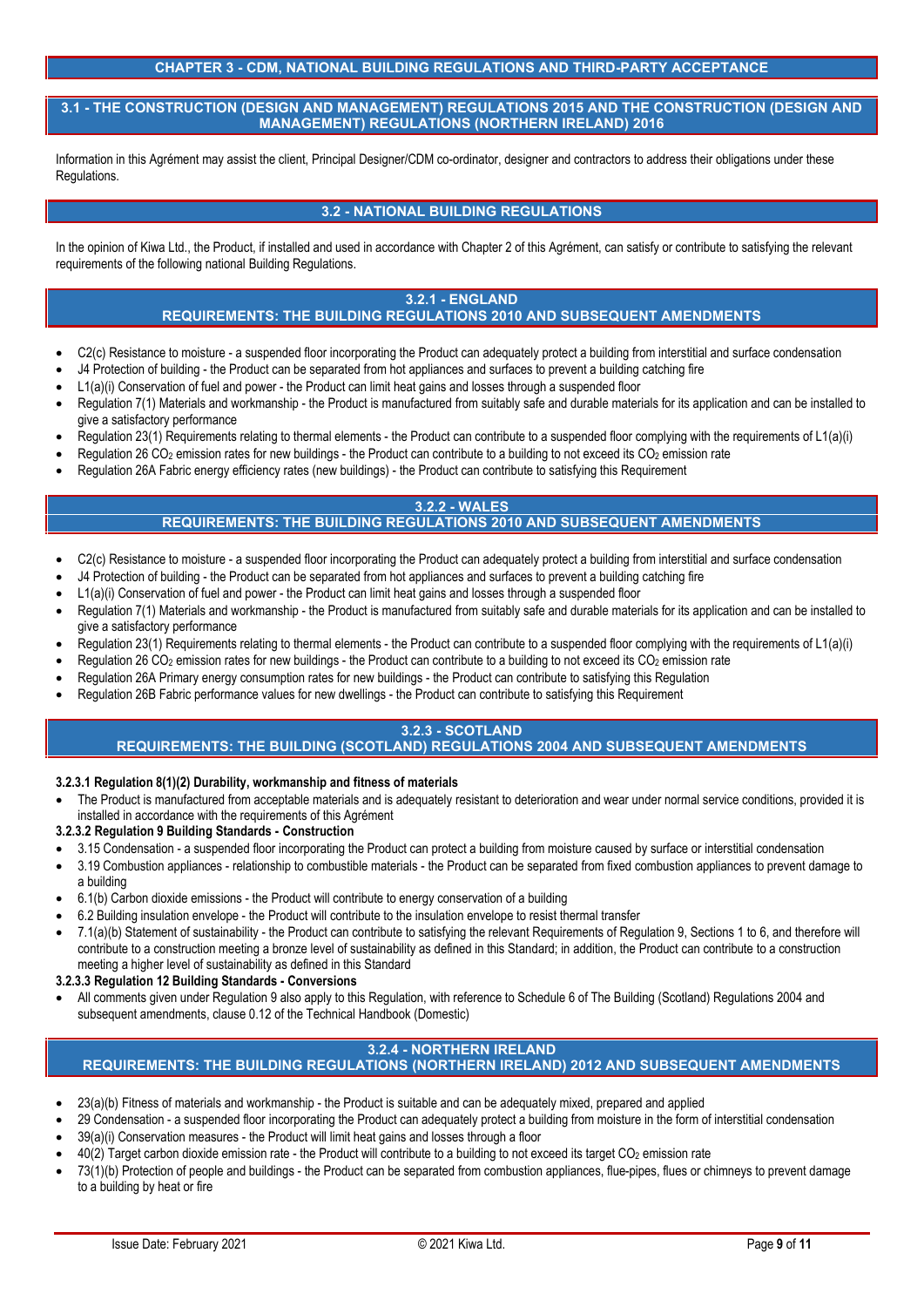### **3.2.5 - IRELAND**

# **REQUIREMENTS: BUILDING REGULATIONS 1997 AND SUBSEQUENT AMENDMENTS**

In order to demonstrate compliance with Irish Building Regulations this BDA Agrément® certifies that the Product complies with the requirements of a recognised document and indicates it is suitable for its intended purpose and use.

- D1 Materials and workmanship the Product is manufactured from suitably safe and durable materials for the application and can be installed to give a satisfactory performance
- J3 Protection of building the Product can be separated from heat producing appliances, flue pipes, fireplace or chimneys to prevent a building catching fire
- L1 Conservation of Fuel and Energy the Product can enable a building to conserve energy and limit CO<sub>2</sub> emissions

# **3.3 - THIRD-PARTY ACCEPTANCE**

NHBC - In the opinion of Kiwa Ltd., the Product, if installed, used and maintained in accordance with this Agrément, can satisfy or contribute to satisfying the relevant requirements in relation to NHBC Standards, Chapters 5.2 Suspended ground floors and 6.4 Timber and concrete upper floors.